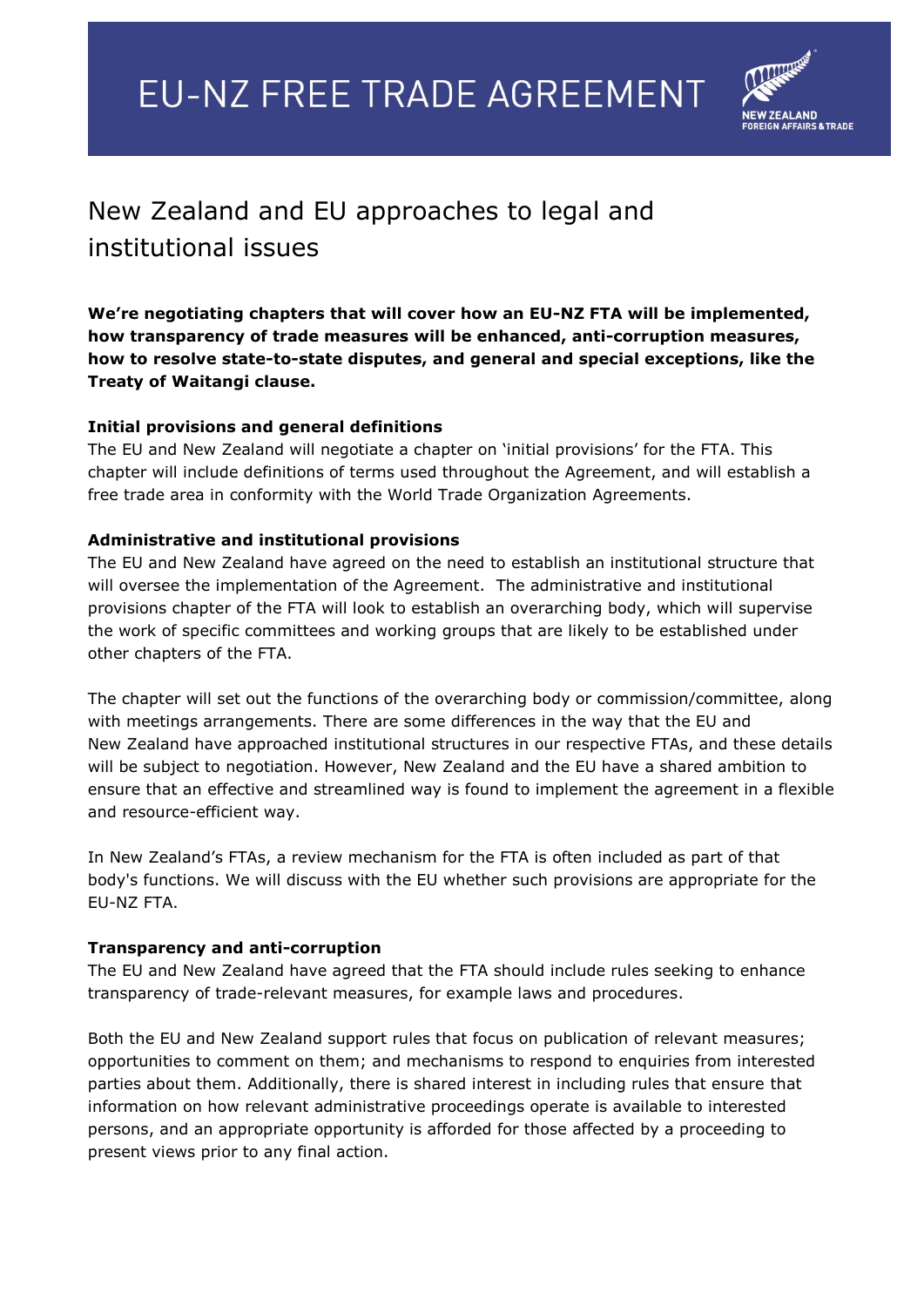On anti-corruption, New Zealand and the EU agreed during scoping discussions that the FTA should include specific rules targeting and discouraging corruption affecting trade and investment. This desire comes from a shared concern about the negative impact of corruption on economies and societies, including the impact that corruption can play in holding countries back from development, distorting public procurement, wasting scarce public funds, discouraging investment, hampering trade, creating unfair competition, and undermining the rule of law and the trust of citizens.

The inclusion of anti-corruption rules in FTAs is relatively new for both the EU and New Zealand, but we both agree that an objective of the rules will be to ensure that key international conventions and principles against corruption are implemented.

#### **Exceptions**

The EU-New Zealand FTA will include a chapter on 'exceptions' to the obligations contained in the agreement. While the obligations throughout the rest of the FTA will be designed so as not to impair the ability of governments to make legitimate public policy, and to take measures to implement that policy, the exceptions in this chapter will provide a 'safety net' to allow these measures in unusual situations where they would otherwise result in the breach of an obligation under the FTA.

In scoping discussions, the EU and New Zealand agreed that a Treaty of Waitangi exception would be included in the Agreement. This protects the New Zealand Government's ability to adopt policies it considers necessary to fulfil its obligations to Māori.

Consistent with New Zealand's other FTAs, we will also seek the inclusion of a 'creative arts' exception, which preserves the ability of governments to adopt measures necessary to protect national works or specific site of historic or archaeological value, or to support creative arts of national value. Both New Zealand and the EU, in our respective FTAs, have also included exceptions that cover areas including national security; human, animal and plant health; environment; taxation, and situations involving serious balance of payments difficulties.

#### **Dispute settlement**

Both New Zealand and the EU recognise the importance of establishing a state-to-state consultation and dispute settlement mechanism to resolve disputes that result from the interpretation and application of an FTA. These mechanisms are the means by which the obligations in the agreement are made legally enforceable. In scoping discussions, New Zealand and the EU agreed that the EU-NZ FTA would establish a state-to-state dispute settlement mechanism which would have the following characteristics:

- assurance that one side cannot block the mechanism
- an efficient and effective procedure, including allowing for prompt composition of a panel to hear disputes, shorter timeframes, and final and binding arbitration
- a transparent and open system, including provision for open hearings and amicus curiae submissions $1$
- an innovative system which includes an effective mediation mechanism.

-

<sup>&</sup>lt;sup>1</sup> 'Amicus curiae' means, in literal terms, 'friend of the court.' Amicus curiae submissions are provided to the panel by someone who is not a party to the dispute, and assist the panel by offering information, expertise or insight that has a bearing on issues in the case.